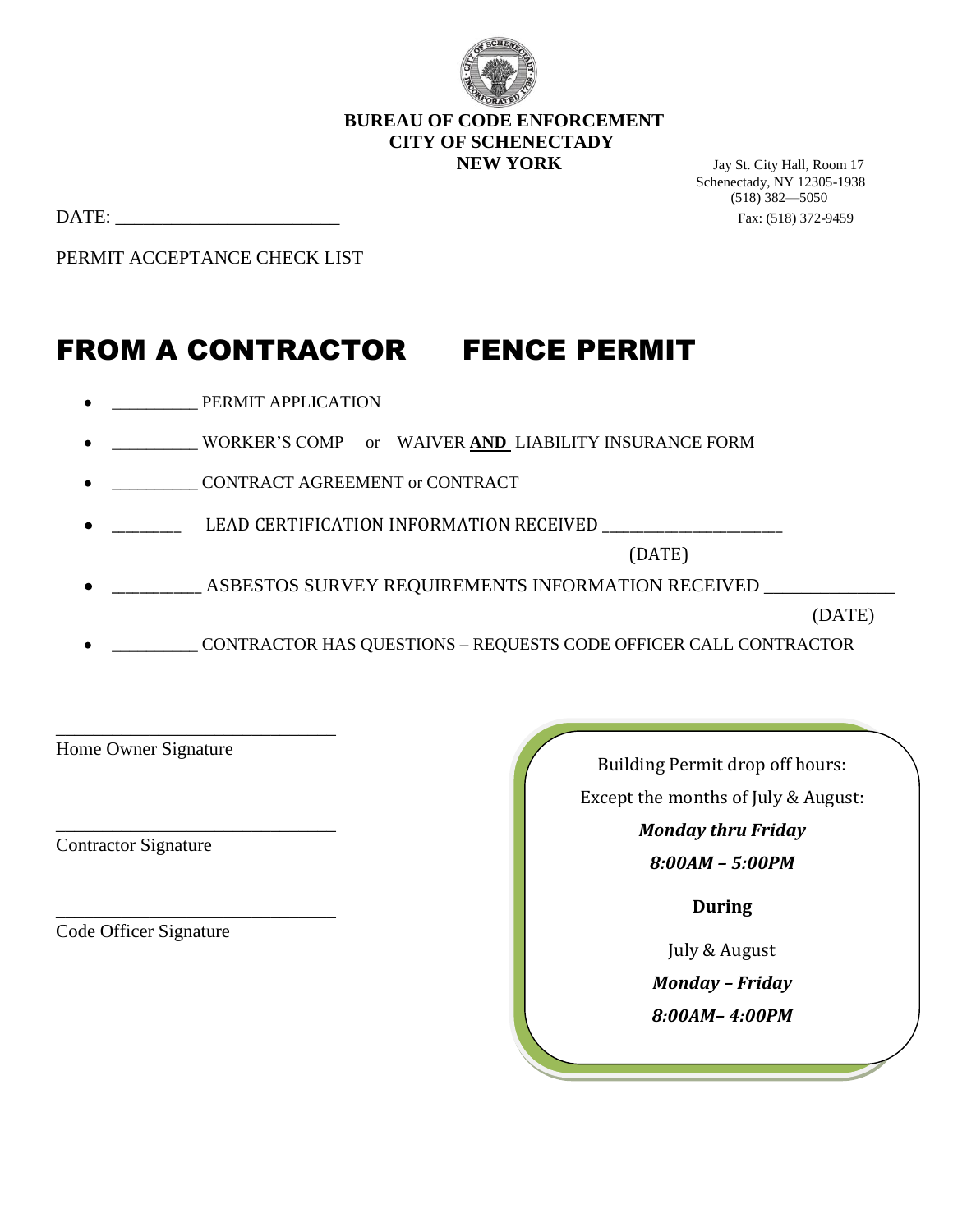## **CITY OF SCHENECTADY FENCE PERMIT APPLICATION**



## **BUREAU OF CODE ENFORCEMENT CITY OF SCHENECTADY NEW YORK**

Jay St. City Hall, Room 17 Schenectady, NY 12305-1938 (518) 382—5050 Fax: (518) 372-9459

The Undersigned being fully sworn, deposes and says that e is the agent of the owner, agent of the lessee, registered architect, licensed professional engineer, Licensed Electrician or Licensed Plumber or General Contractor of the premises, employed in connection with the proposed work on the premises located at

\_\_\_\_\_\_\_\_\_\_\_\_\_\_\_\_\_\_\_\_\_\_\_\_\_\_\_\_\_\_\_\_\_\_\_\_\_\_\_\_\_\_\_\_\_\_\_\_\_, Schenectady, NY.

The applicant further deposes and says that the proposed work described on the attached application is authorized by the owner and that the applicant is authorized to make such application or will be completed by the owner him/herself.

\_\_\_\_\_\_\_\_\_\_\_Day of\_\_\_\_\_\_\_\_\_\_\_\_\_\_\_\_\_\_\_\_\_\_\_\_\_, 20\_\_\_\_\_\_

\_\_\_\_\_\_\_\_\_\_\_\_\_\_\_\_\_\_\_\_\_\_\_\_\_\_\_\_\_\_\_\_\_\_\_\_\_\_\_\_\_\_

\_\_\_\_\_\_\_\_\_\_\_\_\_\_\_\_\_\_\_\_\_\_\_\_\_\_\_\_\_\_\_\_\_\_\_\_\_\_\_\_\_\_

\_\_\_\_\_\_\_\_\_\_\_\_\_\_\_\_\_\_\_\_\_\_\_\_\_\_\_\_\_\_\_\_\_\_\_\_\_\_\_\_\_\_

**(PRINT NAME)**

**(SIGNATURE)**

**(ADDRESS of APPLICANT)**

| Sworn to before me this _____ day of |
|--------------------------------------|
|                                      |
| (Commissioner of Deeds or Notary)    |
|                                      |
| (Commissioner Expiration date)       |
|                                      |